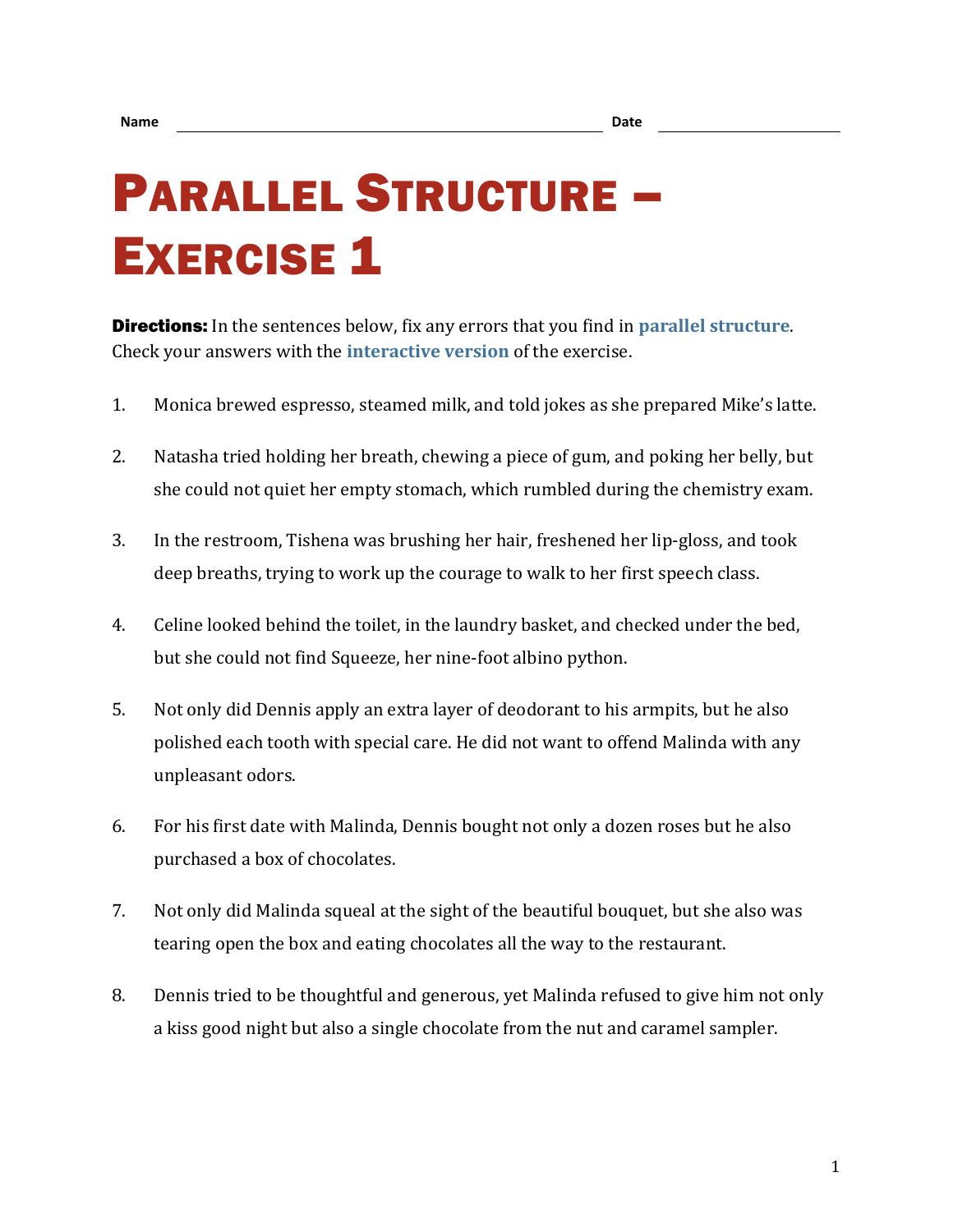- 9. Chelsea had to paddle past a school of jellyfish, kick a small sand shark in the nose, and untangle seaweed from her surfboard before she reached her favorite point break.
- 10. Spiders that bite, hissing snakes, and squealing rodents fill the aquariums in Desmond's basement.
- 11. Class with Professor Rogers was a nightmare: the clock seemed stuck in place, the air conditioner blew inadequate cool, and a fluorescent bulb buzzed overhead.
- 12. Ernie is too noisy as a seatmate. Crunching on apple slices, slurping hot coffee, and the rings of his notebook snapped open and shut all contribute to the cacophony.
- 13. Neither the scowls from her neighbors nor the disapproval of her husband will deter Larissa from painting her house hot pink with orange and white trim.
- 14. Larissa will either add a flock of plastic pink flamingos, or she will purchase a family of ceramic gnomes for the front lawn.
- 15. Until the Weavers arrived home at 5 p.m., the clock ticked, the refrigerator hummed, and the dog snoring in the otherwise quiet house.
- 16. Jessica has found that neither background music nor potato chips make writing her research essay any easier.
- 17. Mark looked under the bed, in the hamper, and he even searched his brother's closet, but he could not find his favorite University of Florida T-shirt.
- 18. After you eat tuna salad from the campus cafeteria, not only will your stomach rumble, but you will also sneeze for hours from the generous addition of MSG.
- 19. Natalia blinked her eyes, she wiped her glasses, and then squinted at the screen, but she could not decipher the small text crammed onto the presentation slide.